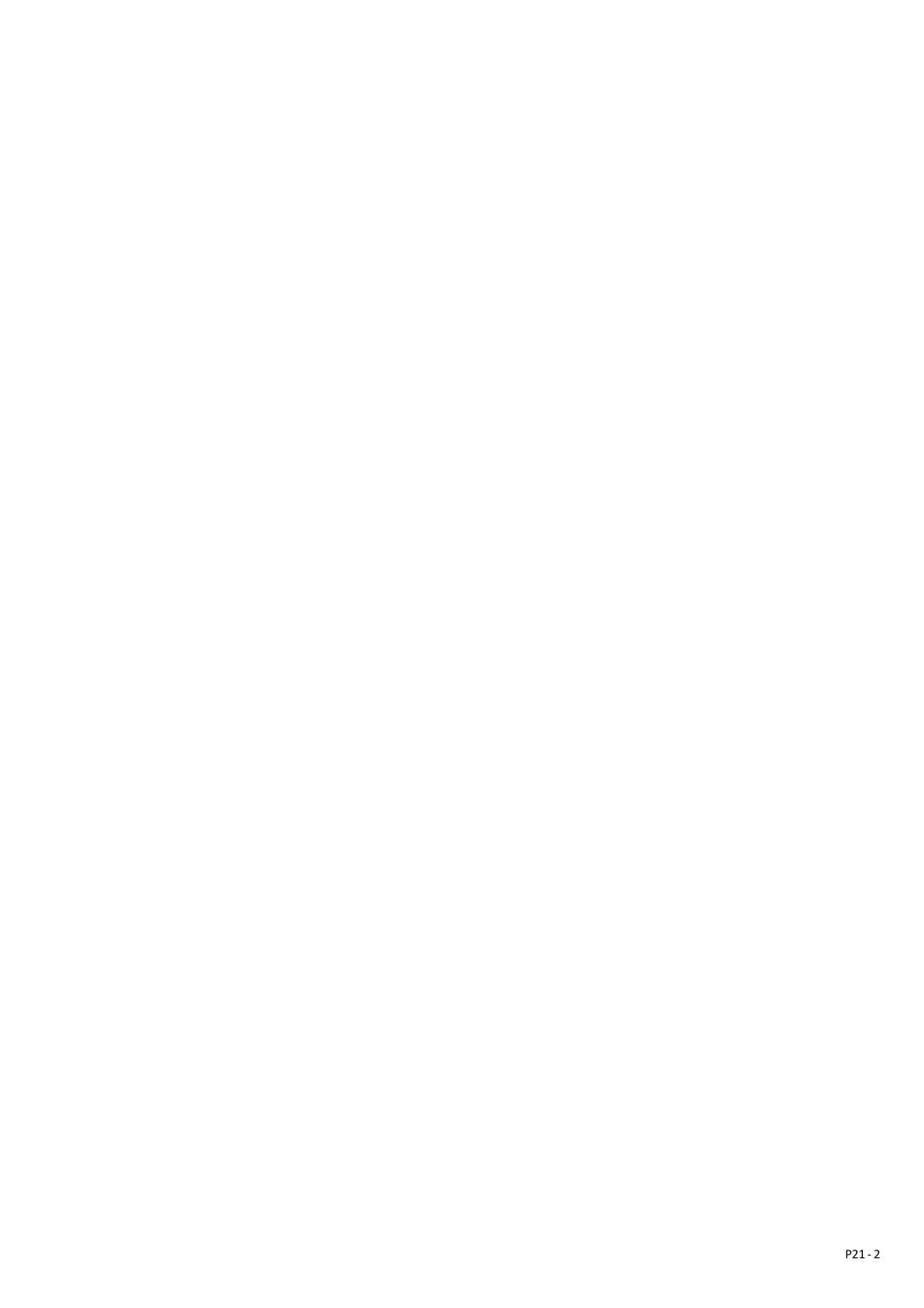## **PAPER - B WRITTEN TEST PAPER FOR SELECTION OF TEACHERS : CSB 2013 HISTORY(PGT) : SUBJECT CODE : P21**

- 1. What is Stratigraphy? a. Study of artefacts b. Study of historical layers c. Study of coins d. None of the above 2. 'Chanhudaro' was famous for<br>a Shin huilding b Textile a. Ship building<br>c. Craft d. All of the above 3. The Indus Valley settlement where evidence of a ploughed field was found a. Kalibangan b. Mohenjodaro c. Harappa d. None of the above 4. 'Epigraphy' is b. Study of legal texts c. Study of coins d. None of the above 5. 'Oligarchy' is a form of government where power is exercised by a. A group of women b. The king<br>c. A group of men d. The priests  $c.$  A group of men 6. Which English man deciphered Kharosthi Script? a. Alexander Cunningham b. James Prinsep c. Arthur John d. R.E.M. Wheeler 7. Megasthenes, a Greek ambassador visited the court of a. Ashoka b. Samudragupta<br>c. Skandgupta d. Chandragupta d. Chandragupta Maurya 8. The 'Prayag Prashasti' also known as the Allahabad Pillar Inscription was composed by whom in Sanskrit? a. Harishena<br>c. Panini d. Banabhatta 9. What does the word 'Ashoka' literally mean in Sanskrit? a. Beloved of Gods b. One with a pleasing appearance c. Beautiful face d. Without sorrow 10. Name the Chinese pilgrim who came to India in 5th century a. I-Tsing b. Hieun Tsang<br>
c. Fa Hien d. None of the a d. None of the above 11. Who is a literary figure of Gupta Age?<br>a. Bhairavi b. Kalidasa b. Kalidasa c. Vishakha Dutt d. All of these 12. These rulers considered themselves godlike & adopted the title 'devaputra' or 'son of god' a. Mauryas b. Guptas<br>c. Kushana b. Ghakas c. Kushana 13. Endogamy refers to marriage 15. Buddha's teachings were compiled by his disciples and are known as a. Dipavamsa b. Tripitaka<br>c. Mahayamsa d. All of the d. All of the above 16. In the social structure of ancient India who were called 'Anirvasit'? a. Brahmin and Kshatriya b. Vaishyas and Shudras c. Only Shudras d. People outside Varna 17. Who is the first Tirthankar? a. Rishabhdev b. Neminath c. Parsvanath d. Vardhaman 18. Which statement is not correct? a. Buddhism and Jainism grew in sixth century B. C. b. Buddhism and Jainism were against Brahmanism c. Buddhism and Jainism followed the same concept of Ahimsa d. Buddha and Mahavira both were Kshatriyas by birth 19. 'Mrichchhakatika' a famous play was written in Sanskrit by a. B.B. Lal b. Shudraka c. Prabhavati Gupta d. None of the above 20. Ibn- Batuta came to India from a. Morocco b. Italy c. Samarkand d. Turkey 21. In Sufism, the term 'wali' signifies<br>a. Friend of God b. Successor a. Friend of God<br>c. A chain d. Pilgrimage 22. This Sikh Guru laid the foundation of the 'Khalsa Panth'<br>a. Guru Tegh Bahadur b. Guru Gobind Singh a. Guru Tegh Bahadur c. Guru Nanak d. Guru Arjan Dev 23. The Vaishnav Bhakti saints in South India were called a. Alvars b. Nayanars c. Saguna d. Nirguna 24. The followers of Basavanna who led a movement in Karnataka were called a. Lingayats b. Naths c. Brahmins d. Jogis 25. Military commanders who were given territories to govern in Vijayanagara were called a. Rayas b. Amirs<br>c. Amara- Navakas d. None of the above c. Amara- Nayakas 26. The very huge main entrance gate of the temples in South India is known as a. Shikhar b. Garbhagrah<br>c. Gopuram d. Mandapas d. Mandapas
	- 27. Non- resident cultivators who belong to some other village but cultivated land elsewhere on contractual basis ,during Mughal period were known as

| a. Khud- Kashta | b. Pahi- kashta |
|-----------------|-----------------|
| c. Majur        | d. Ryots        |

14. V. S. Sukthankar was a great scholar of a. English b. French

b. Outside the unit

c. Tamil d. Sanskrit

a. Within a unit (like kin, group, caste)

c. Where the man has several wives d. Where the woman has several husbands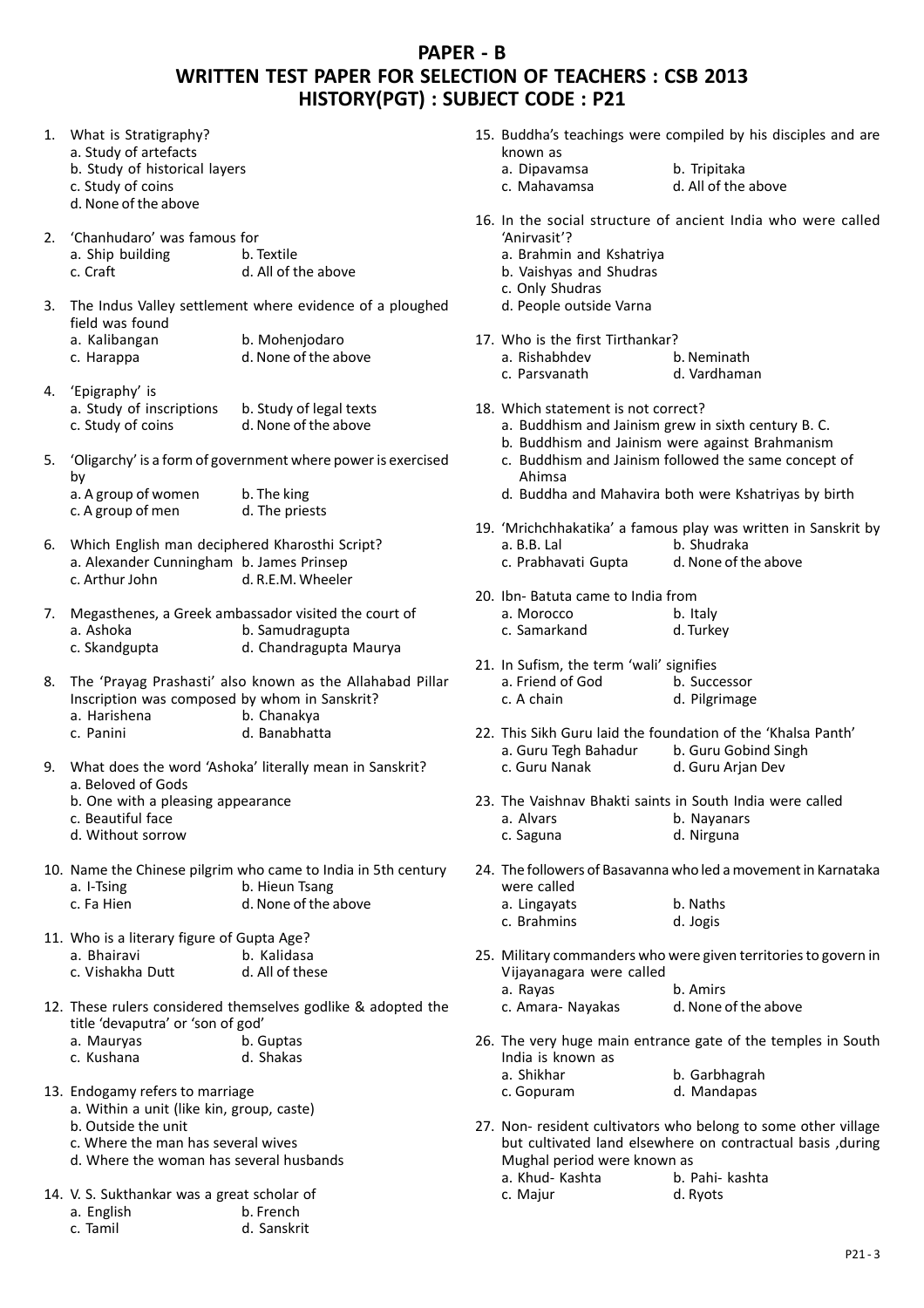| 28. The last Mughal ruler was |                    |
|-------------------------------|--------------------|
| a. Bahadur Shah I             | b. Bahadur Shah II |
| c. Jahandar Shah              | d. Muhammad Shah   |
|                               |                    |

- 29. Land which was never allowed to lie fallow was called a. Chachar b. Banjar c. Parauti d. Polaj
- 30. What was 'Zawabit'? a. Secular Law b. Islamic Law

| - - - - - - - - - - - - - - - | .                   |
|-------------------------------|---------------------|
| c. Persian Law                | d. All of the above |
|                               |                     |

- 31. Relation between Gulbadan Begum (author of a famous book) and Babur was of
	- a. Daughter and father b. Sister and brother<br>c. Mother and son d. None of them c. Mother and son
- 32. 'Akbar Nama' of Abul Fazal is divided into three books, of which, first two are chronicles. The third book is the<br>a. Badshah Nama b. Ain-i-Akbari a. Badshah Nama
	- c. Char Chaman d. Alamgir Nama
- 33. 'Chahar Taslim' is a mode of salutation which meant
	- a. Complete prostration
	- b. Kissing the ground
	- c. Salutation done four times
	- d. All of above
- 34. In Bengal, during British Rule, Jotedars was a class of rich a. Peasants
	- b. Big Zamindars
	- c. Big and powerful labourers
	- d. Company's big officials
- 35. Francis Buchanan who came to India between 1794-1815 was a

| a. Philosopher | b. Viceroy                   |
|----------------|------------------------------|
| c. Physician   | d. Queen Victoria's relative |

36. The ruler who made Persian the leading language of the Mughal court was

| a. Babur        | b. Akbar   |
|-----------------|------------|
| c. Shah Alam II | d. Humayun |

37. Sidhu Manjhi was the leader of the

| a. Bhil Rebellion | b. Santhal Rebellion      |
|-------------------|---------------------------|
| c. Kol Rebellion  | d. The Paharias Rebellion |

- 38. The revenue system introduced in the Bombay Deccan came to be known as
	- a. Mahalwari Settlement b. Permanent Settlement
	- c. Ryotwari Settlement d. None of the above
- 39. What is Bell of Arms?
	- a. It is a storeroom in which weapons are kept
	- b. It is a darkroom where government secret reports are kept
	- c. It is a big hall where special prayers are held with drums and bells
	- d. None of the above
- 40. Which town was not related with Revolt of 1857?

| a. Meerut   | b. Delhi   |
|-------------|------------|
| c. Amritsar | d. Lucknow |

- 41. Who was Kunwar Singh?
	- a. He was a local zamindar in Arrah in Bihar
	- b. He was a rich zamindar in Aligarh in Uttar Pradesh
	- c. He was a Talukdar in Awadh
	- d. None of the above
- 42. With reference to Awadh, who uttered the statement, 'A cherry that will drop into our mouth one day'? a. Lord Dalhousie b. Lord William Bentinck<br>c. Lord Hardinge d. Lord Wellesley
	- d. Lord Wellesley
- 43. Who has written the popular lines "khoob lari mardani who toh Jhansi wali rani thi"?
	- a. Prithvi Raj Chauhan
	- b. Mahadevi Verma
	- c. Subhadra Kumari Chauhan
	- d. Maithali Saran Gupta
- 44. Ganj refers to a
	- a. Very big but mobile market
	- b. Small fixed market
	- c. Temporary market of a metro
	- d. Market of Banjaras and nomads
- 45. Who set up their commercial base in 1605 in Masulipatnam? a. The French c. The Portuguese d. The English
- 46. The Gurkha War of 1815- 16 led to British interest in a. Kathmandu b. Mussoori<br>
c. Shimla d. Nainital
	- d. Nainital
- 47. Binodini Dasi (1863- 1941) was a pioneering figure in a. Hindi Theatre b. Bengali Theatre<br>c. Marathi Theatre d. None of the above d. None of the above
- 48. King George V and Queen Mary came to India in b. 1905 c. 1916 d. 1928
- 49. Ionic capital, Doric capital, Corinthian capital are the three organizational systems of a. Ancient Dutch Architecture b. Ancient British Architecture c. Ancient Greek Architecture
	- d. Ancient French Architecture
- 50. The Rowlatt Act
	- a. Was termed the 'Black Act'
		- b. Provided for detention without trial
		- c. Was opposed by Gandhiji
		- d. All of the above
- 51. Civil Disobedience Movement was started in 1930 with a. Rowlatt Satyagraha b. Champaran Movement c. Dandi March d. Khilafat Movement
- 52. Purna Swaraj was accepted by Congress under the Chairmanship of a. Jawaharlal Nehru b. Mahatma Gandhi
	- c. Motilal Nehru d. None of the above
- 53. The Muslim League was initially floated in 1906 in a. Delhi b. Dhaka c. Bombay d. Calcutta
- 54. The name 'Pakistan' or 'Pak- stan' was coined by a. Shafaqat Ali b. Choudhry Rehmat Ali c. Kifayat Ali d. M.A. Jinnah
- 55. The Prime Minister of Britain at time of India's freedom was a. Churchill b. Attlee
	- c. Disraeli d. None of the above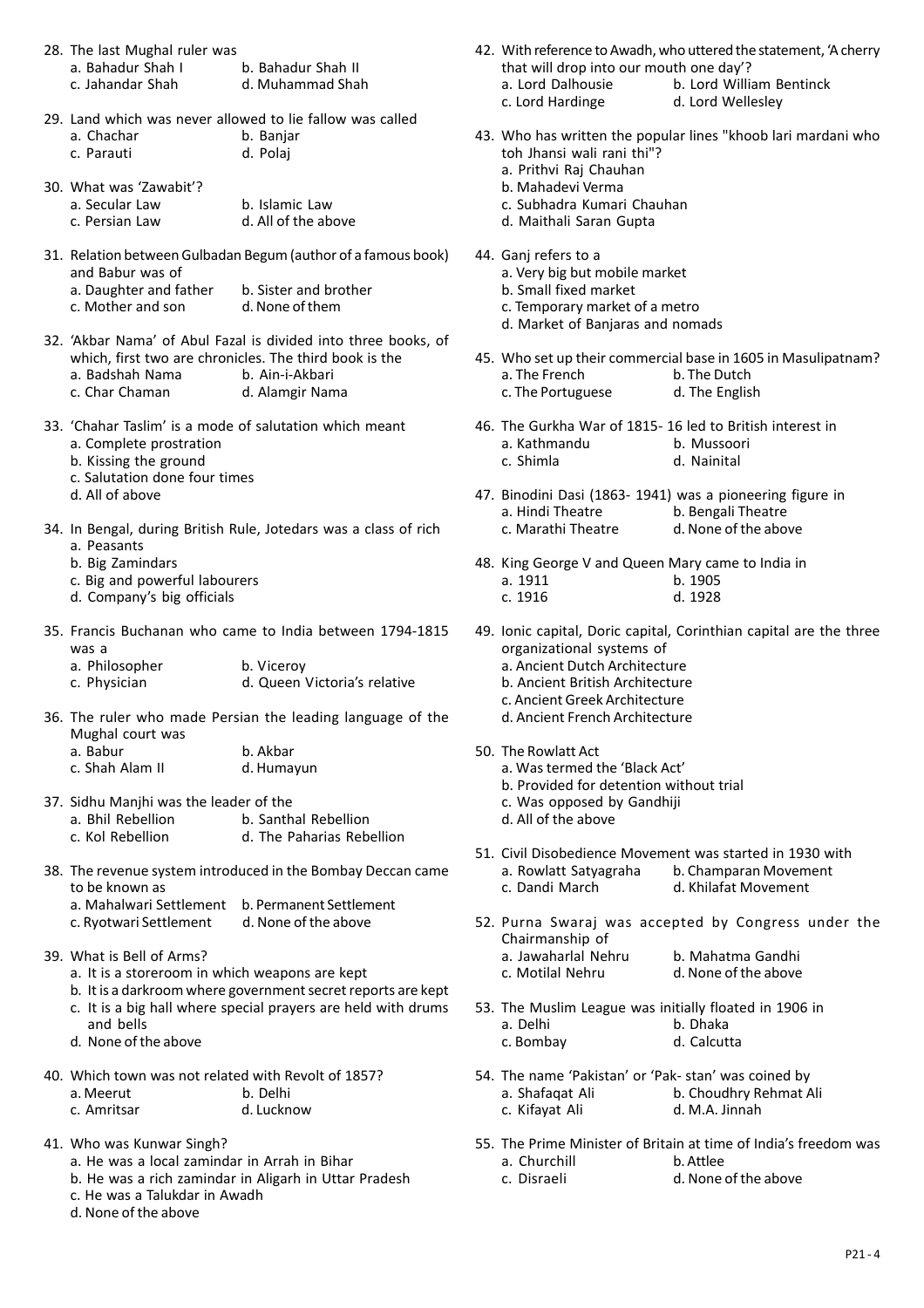- 56. The Khilafat movement subsided following the
	- a. Withdrawal of support by Congress
	- b. Abandonment of the policy of discrimination against the Muslims by the British
	- c. Reservation of seats for Muslims in Central and Provincial legislatures under the Act of 1919
	- d. Assumption of power by Mustafa Kamal Pasha in Turkey and abolition of Caliphate
- 57. On September 20, 1932 Mahatma Gandhi began a fast unto death in Yervada Jail against
	- a. British repression of the satyagrahis
	- b. Violation of the Gandhi- Irwin Pact
	- c. Communal Award of Ramsay Mac Donald
	- d. Communal riots in Calcutta
- 58. "To sound the order of retreat just when public enthusiasm was reaching the boiling point was nothing short of a national calamity." Who said it regarding the unilateral withdrawal of the Non-Cooperation movement by Gandhi in February, 1922?  $\frac{1}{2}$  a. S.C. Bose b. J.L. Nehru

| a. S.C. Bose    | b. J.L. Nehr |
|-----------------|--------------|
| c. Mohammad Ali | d. C.R. Das  |

- 59. Who declared, "The only hope for India is from the masses. The upper classes are physically and morally dead"?
	- a. Gopalkrishna Gokhale b. Bal Gangadhar Tilak
	- d. Swami Vivekananda
- 60. What was the chief programme of the Swaraj party?
	- a. Council entry
	- b. Constitutional opposition
	- c. Rural reconstruction programme
	- d. None of the above
- 61. Who was the Chairman of the Drafting Committee of the Constitution? a. Aruna Asaf Ali b. Rajendra Prasad

| a. Aruna Asaf All | b. Rajendra Prasad |
|-------------------|--------------------|
| c. J.L. Nehru     | d. B.R. Ambedkar   |
|                   |                    |

- 62. Who was the Congress President when India became free?<br>a. Mahatma Gandhi b. Jawaharlal Nehru a. Mahatma Gandhi b. Jawaharlal N<br>c. J.B. Kripalani d. Sardar Patel c. J.B. Kripalani
- 63. The 'Quit India' campaign was launched by the Congress after the failure of the
	- a. Cripps Mission b. Shimla Conference c. Cabinet Mission d. None of the above
- 64. The boundary between India and Pakistan was demarcated by a. Lord Mountbatten b. Sir Cyril Radcliffe
	- c. Sir Strafford Cripps d. Sir Pethic Lawrence
- 65. What were the Hindu counterparts to the movements of Tabligh and Tanzim?
	- a. Satya Shodhak Movement
	- b. Shuddhi and Sangathan
	- c. Self Respect Movement
	- d. Rashtriya Svayamsevak Sangh
- 66. In March 1908, who was elected as the 'Permanent' President of the Muslim League?
	- a. Nawab Salimullah b. Syed Ahmad Khan c. Aga Khan d. Syed Amir Ali
- 67. The Governor General of India who initiated the introduction of English in India was<br>a. Lord Curzon
	- b. Lord Macaulay
	- c. Lord Bentinck d. Lord Hastings
- 68. The first Muslim President of the INC was a. Ajmal Khan<br>c. Abdul Kalam Azad d. Rahimullah Sayani
- 69. Who was the Viceroy of India when the Quit India Movement
	- started in 1942?<br>a. Linlithgow a. Linlithgow b. Willingdon<br>
	c. Wavell d. None of the
		- d. None of the above
- 70. 'Kesari' was
	- a. An organization for social reform started by Tilak
	- b. An English language paper owned by S N Banerji
	- c. A Marathi newspaper
	- d. None of the above
- 71. With Mahmud, came a scholar to India who wrote 'Kitab-ul-Hind'. His name was
	- a. Utbi b. Al-Barauni<br>
	c. Al-Masudi c. All of the al
	- d. All of the above
- 72. What is Ethnography?
	- a. The study of evolutionary aspects of human biology
	- b. The study of contemporary ethnic groups
	- c. The study of cultural groups
	- d. All of the above
- 73. Mesolithic Period was the period when a. Fire was discovered b. Wheel was invented<br>c. Farming began d. Man began to use fire d. Man began to use fine tools
- 74. Sacred Temples 'Ziggurats' are also known as b. A city of Heaven c. A city of Gold d. None of the above
- 75. Who was the famous king who got prepared the world's first Code of Laws?
	- a. Zimrilim b. Hammurabi<br>c. Al- Zakt d. None of then d. None of them
- 76. The term 'Patrician' is used for
	- a. Rich landlords and nobility
	- b. The peasant class
	- c. The class of tenants
	- d. The class of artisans
- 77. The term 'Pax- Romana' means
	- a. Agricultural Movement
	- b. Industrial Growth
	- c. Peace and prosperity
	- d. All of the above
- 78. What is meant by Aramaic?
	- a. Language related to Spain
	- b. Language related to Hebrew
	- c. Language of Egypt
	- d. None of the above
- 79. Arabic literary work 'Rubaiyat' was a work by
	- a. Al- Firdausi b. Omar Khayyam
	- c. Al- Razi d. Ibn- Sina
- 80. What is meant by the term 'Abbasid Revolution'? a. The revolution that broke out in the distant region of Khurasan (Eastern Iran)
	- b. The revolution which portrayed the Umayyad regime as evil
	- c. The revolution that led to a change of dynasty, political structure and culture of Islam
	- d. All of the above